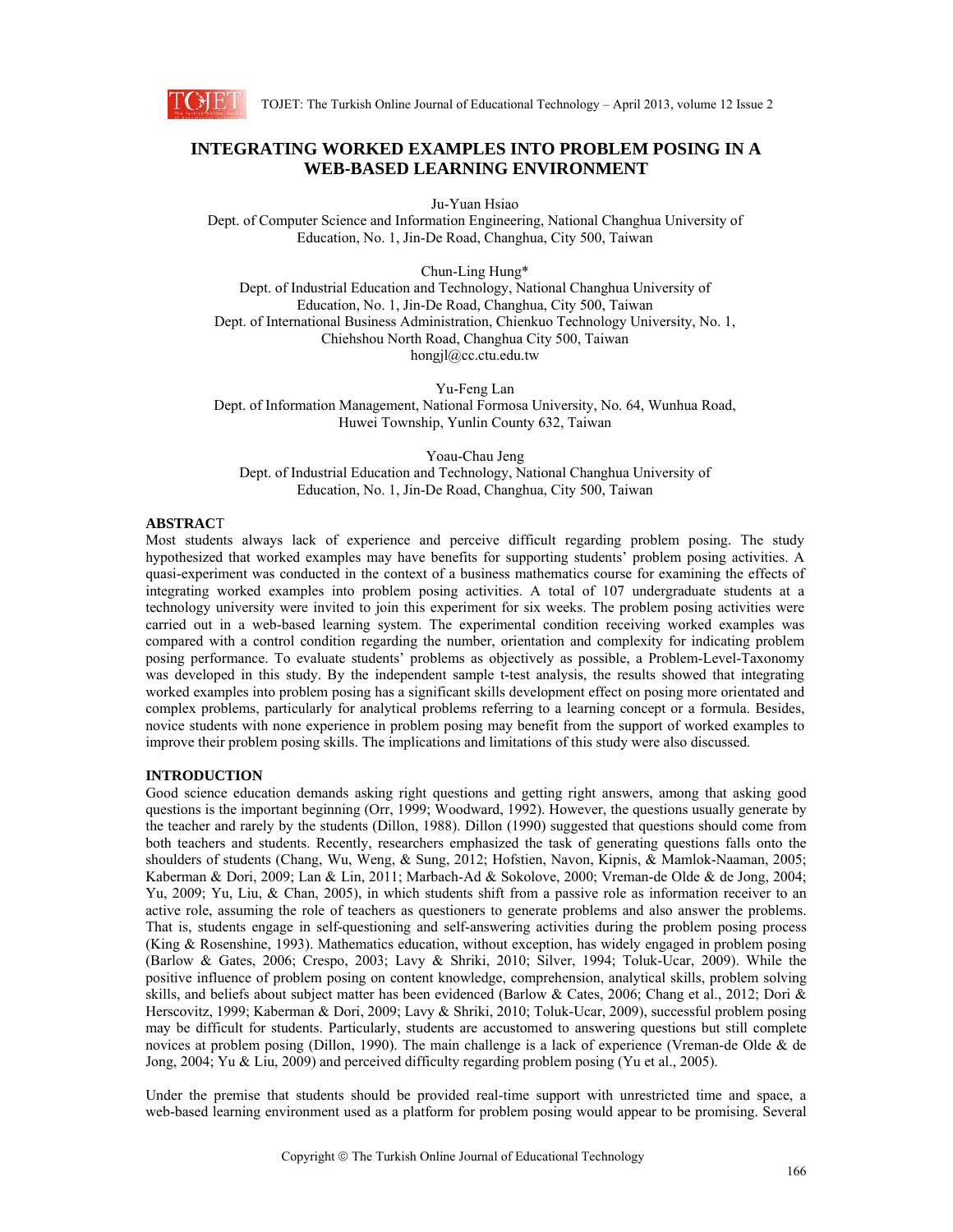

web-based learning systems, such as QSIA (Rafaeli, Barak, Dan-Gur, & Toch, 2004), QPPA (Yu et al., 2005), PeerWise (Denny, Hamer, Luxton-Reilly, & Purchase, 2008), Concerto II (Hazeyama & Hirai, 2009), and QPIS (Lan & Lin, 2011) were therefore developed for supporting problem posing. Within these systems, having access to model problems was perceived as the most important support during problem posing (Yu, 2009). However, the model problems were generated by peer students, in which case the demonstrated problem states and solution procedures may contain errors (Braaksma, Rijlaarsdam, & Van den Bergh, 2002; Schunk & Hanson, 1985). In contrast, expert model problems, such as worked examples, that are presented in a didactical way are considered as an effective instructional strategy to demonstrate how to perform a task (Atkinson, Derry, Renkl, & Wortham, 2000; Braaksma et al., 2002; Sweller, Van Merriënboer, & Paas, 1998). Assisted by worked examples, that is, examples generated by teacher/expert generally provides complete problem states and correct didactical problem solving procedures (Atkinson et al., 2000; Crippen & Earl, 2007; Renkl, 2002; van Gog & Rummel, 2010; Ward & Sweller, 1990), it is hoped that students may view and imitate the worked examples and further reformulate or elaborate upon them in better conducting the problem posing task.

Nevertheless, the issue of considering the provision of expert model problems to support problem posing for students has attracted relatively little attention and is worth examining. A novel way of integrating worked examples into problem posing in a web-based learning environment was proposed in this study. The effects were investigated in the context of a business mathematics course focused on undergraduate students. The problem posing was conducted across three homework exercises in which students were required to generate at least one applied problem (i.e., like a real-life problem) respectively. The main assumption underlying this study was that studying worked examples could stimulate students' problem posing activities and develop problem posing skills. It was grounded in the literature documenting observational learning occurs when students are provided with model problems in problem posing activity (Yu, 2009) and studying worked examples is regarded as a kind of observational learning (Bandura, 1986; Sweller & Sweller, 2006; Sweller, 2004; van Gog & Rummel, 2010).

# **THEORETICAL BACKGROUND**

#### **Problem Posing**

Problem posing refers to generating an original new problem or reformulating an existing problem (Silver, 1994). Marbach-Ad and Sokolove (2000) claimed that problem posing involves more than generating a problem, and also presenting a solution to the problem. From a cognitive perspective, Yu et al. (2005) referred to problem posing as an information-processing process that requires students to become actively immersed in the material, point out the important learning concepts, reason which parts are worth testing, clarify the relationships among the concepts and formulate or elaborate a problem. Through posing problems students expose their thoughts and reflect their level of understanding, skills and beliefs (Dori & Herscovitz, 1999; Toluk-Ucar, 2009). The posed problems provide opportunities for teachers to gain insights into the students' cognitive understanding (Woodward, 1992), and therefore, some studies used problem posing exercises as an assessment tool (Dori & Herscovitz, 1999; Hofstien et al., 2005; Kaberman & Dori, 2009). Moreover, Kaberman and Dori (2009) indicated that problem posing is a metacognitive function because students are trained to be self-questioners, enabling students to monitor their comprehension or identify the limits of their knowledge and better self-regulate their progress (King & Rosenshine, 1993; Palinscar & Brown, 1984; Wong, 1985).

Considering that problem posing is an important strategy for cognitive comprehension and metacognitive regulation (Aldridge, 1989; Dori & Herscovitz, 1999; Hartman, 1994; Heady, 1993; Kaberman & Dori, 2009; Paris & Myers, 1981; Yu et al., 2005), several researchers have focused on teaching/learning environmental designs such as cooperative learning, or inquiry-based learning, in which students were provided with opportunities to formulate more and higher level problems (Hofstien et al., 2005; Lan & Lin, 2011; Marbach-Ad & Sokolove, 2000). Although Kaberman and Dori (2009) presented evidence that question classification taxonomy served as scaffolding that effectively stimulated students to generate questions, the question of ways to guide or instruct students in posing better problems, particularly in upgrading the cognitive level of problems, remains unanswered and there is a need to be investigated. Yu et al., (2005, 2009) also indicated that the question of how to improve students' problem posing ability and performance is emerging as an important issue. Therefore, this study aimed to fill this gap in the literature.

#### **Worked Examples**

Worked examples usually provide students with example problems and worked-out solution steps for final answers (Renkel, Stark, Gruber, & Mandl, 1998; Sweller et al., 1998). Research has shown that studying worked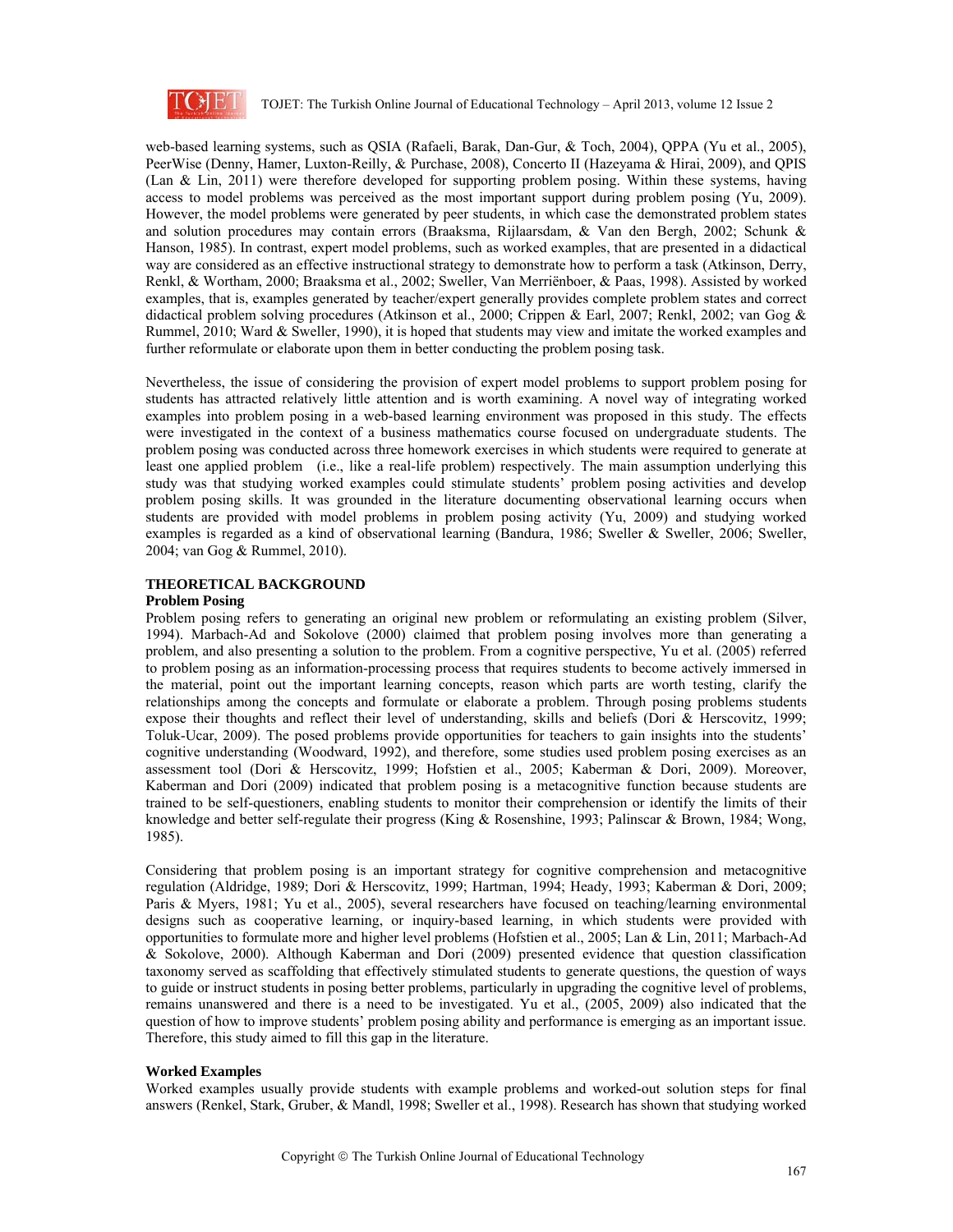

examples in contrast to conventional problem solving is an effective way to enhance understanding why solution steps are effective, how the operators should be applied and the rationale underlying solution procedures (Sweller, 1988, 2004; Sweller & Cooper, 1985), which allows students to build cognitive schemas (van Gog & Rummel, 2010). The effectiveness of learning from worked examples for novice students in well-structured domains such as physics, programming and mathematics (Kalyuga, 2007; Kalyuga, Chandler, Tuovinen, & Sweller, 2001; Sweller et al., 1998; van Gog & Rummel, 2010; VanLehn, 1996) is promising, but validation of the strategy in the problem posing activity is needed and noticeably missing from the literature.

#### **Integrating Worked Examples into Problem Posing**

Most students always lack the experience of problem posing (Vreman-de Olde & de Jong, 2004; Yu & Liu, 2009). Even though students were drawn into problem posing activities, a significant percentage of students felt that problem posing was a difficult task (Yu et al., 2005). These problems demonstrate the necessity of searching for further support in the effort to promote problem posing activity. Yu (2009) researched students' perceived usefulness of each scaffolding techniques, among which model problems generated by peers was viewed as the top most support for problem posing. The researchers employed the exemplary problems generated by students as models for being viewed and observed by other students. In this case, observing model problems were considered as observational learning (Yu, 2009). Furthermore, researchers claimed that the words or images included in worked examples are symbolic models that can be observable for the students (Bandura, 1986; Sweller & Sweller, 2006; Sweller, 2004). Therefore, studying worked examples is also regarded as a kind of observational learning (van Gog & Rummel, 2010) in which students may observe symbolic models in words or images with written accounts of what the problems state and how the solution steps evolve. The present study hypothesized that observational learning may occur when integrating worked examples into a problem posing activity.

Summarizing the above, the study presumed that worked examples may contribute to problem posing activities. Worked examples, expert model problems, could be viewed as an analogy (Reed, Willis, & Guarino, 1994) for generating new problems and solving such problems during problem posing. Studies showed that the availability of models for reference is one of the factors that influence student performance in problem posing activities (Yu et al., 2005). The main research question in the study was: Can providing worked examples stimulate more problem posing activities and develop better problem posing skills?

# **METHODOLOGY**

#### **Participants**

A total of 107 undergraduate students taking business mathematics course, with an average age of 21 from department of business administration at a technology university in Taiwan, were invited to join the experiment. The participants of this study were taught by the same teacher. A quasi-experiment was conducted in two classes. Each class was randomly assigned to one of two conditions, worked examples condition (n=54) and control condition (n=53). Students' consent was obtained. The two conditions differed in whether worked examples provided along with each problem posing homework. The control condition only received the notification of homework without any worked examples, whereas in the worked examples condition, two worked examples were additionally provided. A control condition was included in this study, thus, the effects of integrating worked examples into problem posing could be observed in the absence of confounding factors. Before the experiment, none of the participants was ever equipped with problem posing skills and experience in such activities.

#### **Learning Materials and Objectives**

Business mathematics, a 2-credit, two-semester required class, was specifically selected for leaning materials in this study because the course is a well-structured domain and emphasizes introductory mathematics skills that are prior knowledge for required courses such as consumer finance and investments. The learning objective was to enable students to become acquainted with five units: "Simple Interest", "Compounded Interest", "Future Value of Annuities", "Bonds and Sinking Funds", and "Present Value of Annuities". The experimental materials addressed latter three learning units and the "Simple Interest" and "Compounded Interest" learning materials were instructed before the experiment.

#### **The Learning Environment**

A web-based learning management system, a commercially system called iLMS, developed by FormosaSoft Corp. in Taiwan, was used in this study for managing students' assignments and sharing information. The reasons of using the learning system were as follows. First, the problem posing homework could be assigned in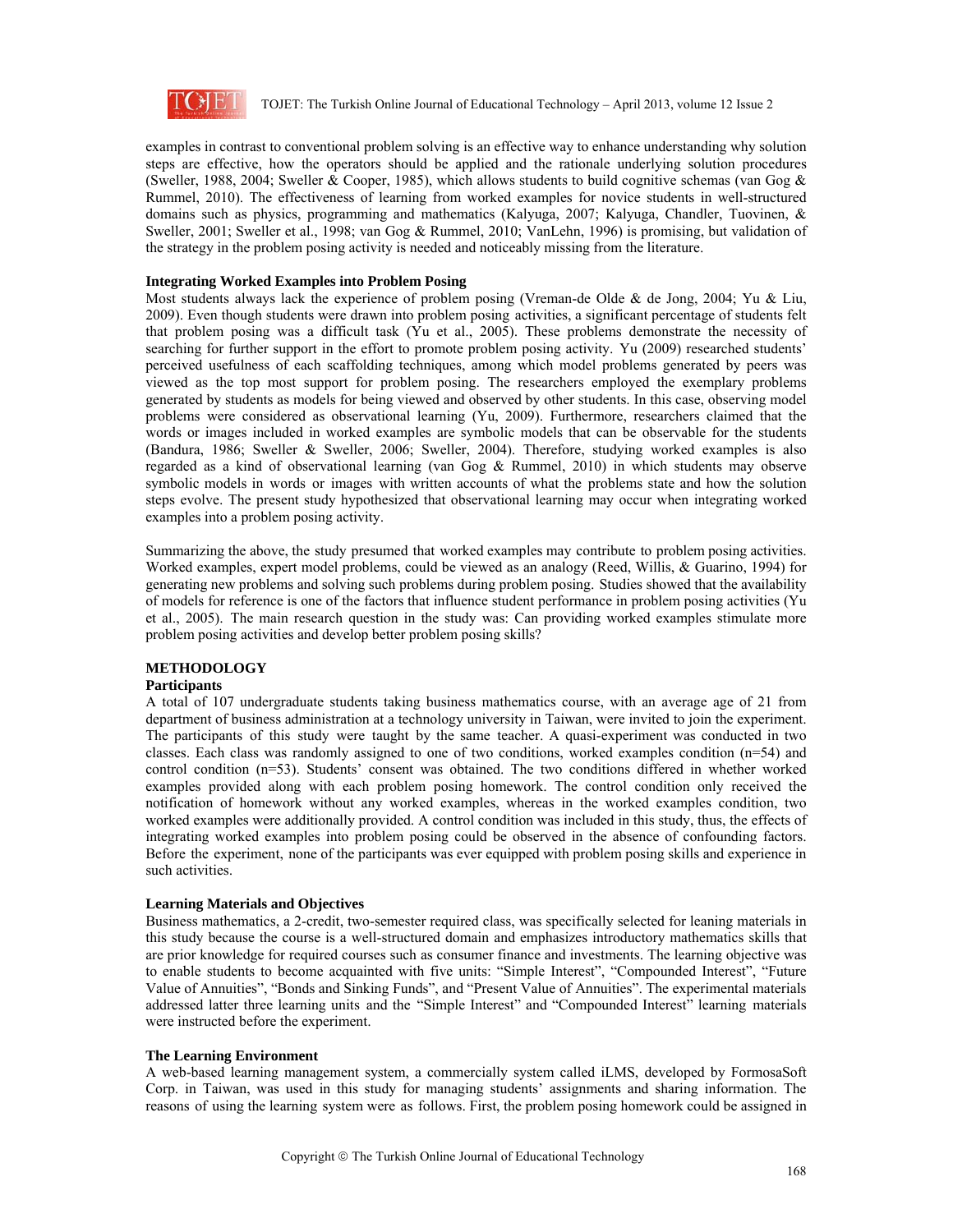

an assignment function and the requirements of the homework could be specified herein, especially including the delivering of the worked examples for worked examples condition. Furthermore, the notification of homework information could be sent by the system. Second, the period of submitting homework could be set to ascertain that the students submit their problem posing homework to the system during the valid period. The function of submitting-assignment would be disabled automatically once the period is expired.

During the valid period, students could modify the problems they posed at any time. Finally, the system could be act as a platform for demonstrating the problems that the students posed; that is all problems were shown in the system until after the valid period of submitting homework. In the light of Brandura's (1986) social modeling, previous researchers suggested that engaging in the process of observing their peers' problems may be conducive to their knowledge levels and modeling may be occurred (Yu et al., 2005; 2009). The effects of the peer model problems were not relevant in this study though.

#### **A Problem-Level-Taxonomy for categorizing students' problems**

Bloom taxonomy (Bloom, 1984) is the most common hierarchy for evaluating questions based on the cognitive level required to answer it. The hierarchy consists of six levels: knowledge, comprehension, application, analysis, synthesis and evaluation from lower to higher levels respectively. However, Bloom taxonomy is not fully appropriate for this study due to the following reasons. One is that the classification is mainly used to categorize teachers' questions rather than students' questions posed in problems posing activity (Marbach-Ad & Sokolove, 2000). A second is that problem posing can be regarded as a component of high level thinking skills (Barak & Rafaeli, 2004) rather than low level skills such as information recalling or knowledge understanding, and the problems posed in this study were all applied problems. A third is that problems should be evaluated based on the required learning concepts concerned with the objectives of the lesson for completing the task (Barden, 1995; Shepardson, 1993). Bloom's taxonomy and other methods that have been used to classify students' problems (Barak & Rafaeli, 2004; Dori & Herscovitz, 1999; Marbach-Ad & Sokolove, 2000) were completely inadequate for this study.

| <b>Table 1:</b> Rubric for Problem-Level-Taxonomy |                                                                             |              |  |  |  |  |
|---------------------------------------------------|-----------------------------------------------------------------------------|--------------|--|--|--|--|
| Level                                             | Description                                                                 | Score        |  |  |  |  |
| Digression                                        | Problems that do not make sense regarding the learning unit or digressed    | $\left($     |  |  |  |  |
|                                                   | from the subject.                                                           |              |  |  |  |  |
| Application                                       | Problems to which the answer is figured out by matching the elements of     |              |  |  |  |  |
|                                                   | problems with the formula elements referring to a learning concept or a     |              |  |  |  |  |
|                                                   | formula.                                                                    |              |  |  |  |  |
| Analysis                                          | Problems to which the answer is an analytical or comparative evaluation for |              |  |  |  |  |
|                                                   | reaching a particular goal referring to a learning concept or a formula.    |              |  |  |  |  |
| Synthesis                                         | Problems resulting from a synthesis of prior knowledge and the newly        | $\mathbf{3}$ |  |  |  |  |
|                                                   | acquired learning concepts.                                                 |              |  |  |  |  |

**Table 1: <u>Dubric for Droblem-Level</u>** T

Consequently, in order to match with the objectives of the lesson, a Problem-Level-Taxonomy was developed in this study for ranking students' problems as objectively as possible, as specified in Table 1. The problem was categorized as one of four levels: digression, application, analysis, and synthesis under the number of above-mentioned learning concepts required to answer the problem for demonstrating students' mastery.

A digression-level problem referred to a problem that did not contain a certain formula or orientated toward a certain learning unit. An application-level problem caused students to vary the knowns or givens, reversing knowns and unknowns from an original problems. The answers were figured out by matching the elements of problems with the formula elements referring to a formula. An analysis-level problem required students to generate a new problem including several similar cases with different conditions. The answers were obtained by utilizing a certain formula to analyze or evaluate these cases for reaching an optimal goal. Lastly, a synthesis-level problem engaged students in drawing relationships among prior knowledge and the newly acquired learning concepts. More than one learning concept or formula was synthesized for solving this kind of problems. Both the analysis- and synthesis-level problems were viewed as complex problems resulting from analyzing different cases or from synthesizing different learning concepts (Marbach-Ad & Sokolove, 2000). An example of "Future Value of Annuity" was given, for each level each example problem posed by students was illustrated and the comments for each one were also exemplified respectively in Table 2.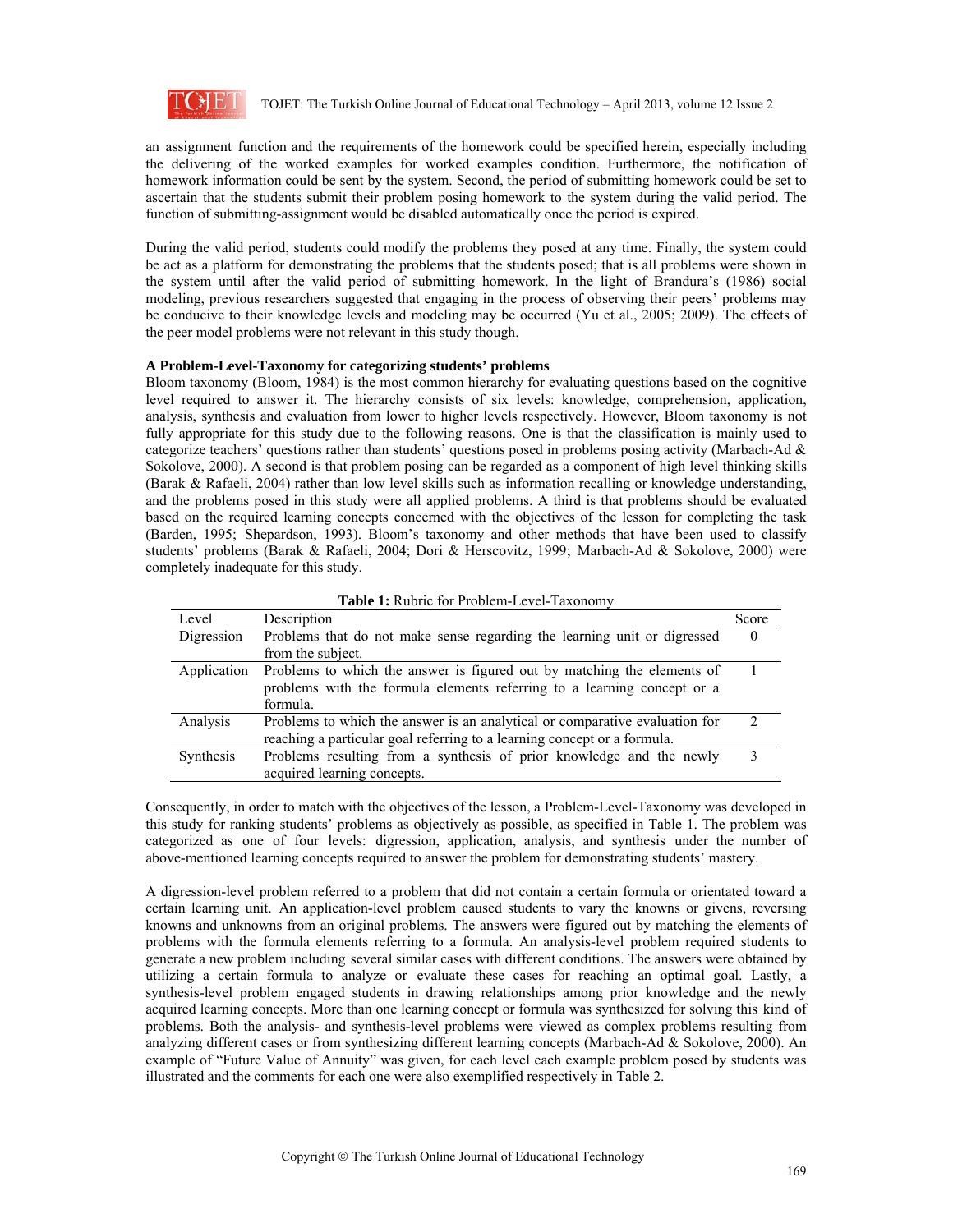

| <b>Table 2:</b> Examples for each level regarding Truttle Value of Allinuity |                                                           |                                     |  |  |  |  |  |
|------------------------------------------------------------------------------|-----------------------------------------------------------|-------------------------------------|--|--|--|--|--|
| Level                                                                        | Examples                                                  | Comments                            |  |  |  |  |  |
| Digression                                                                   | For an 8.5% simple interest 4-year \$20,000 loan, what is | The problem is a digressive         |  |  |  |  |  |
|                                                                              | the total interest?                                       | problem, since it is not orientated |  |  |  |  |  |
|                                                                              |                                                           | towards the concept of "Future      |  |  |  |  |  |
|                                                                              |                                                           | Value of Annuity".                  |  |  |  |  |  |
| Application                                                                  | You deposit \$100 per month into an account that earns    | The answer to the problem can be    |  |  |  |  |  |
|                                                                              | 1.2% interest per year compounded monthly. After 10       | solved with a concept of "Future"   |  |  |  |  |  |
|                                                                              | years, how much should the account be?                    | Value of Annuity" only.             |  |  |  |  |  |
| Analysis                                                                     | You deposit \$100 per month into an account that earns    | For answer the difference between   |  |  |  |  |  |
|                                                                              | 1.2% interest per year compounded monthly. And, Mary      | the two accounts, the concept of    |  |  |  |  |  |
|                                                                              | deposit \$350 per quarter into an account that earns 1.5% | "Future Value of Annuity" is        |  |  |  |  |  |
|                                                                              | interest per year compounded quarterly. After 10 years,   | utilized for both accounts and the  |  |  |  |  |  |
|                                                                              | how much should the difference between your and           | difference can be calculated        |  |  |  |  |  |
|                                                                              | Mary's account be?                                        | accordingly.                        |  |  |  |  |  |
| Synthesis                                                                    | You deposit \$100 per month into an account that now      | The problem contains two learning   |  |  |  |  |  |
|                                                                              | contains \$10,000 and earns 1.2% interest per year        | concepts, "Compounded Interest"     |  |  |  |  |  |
|                                                                              | compounded monthly. After 10 years, how much should       | and "Future Value of Annuity".      |  |  |  |  |  |
|                                                                              | the account be?                                           |                                     |  |  |  |  |  |

| Table 2: Examples for each level regarding "Future Value of Annuity" |  |
|----------------------------------------------------------------------|--|
|----------------------------------------------------------------------|--|

# **Procedures**

Before the experiment, to assure equivalent student achievement across conditions, a prior knowledge test on "Simple Interest" and "Compounded Interest" was administered in a traditional paper and pencil form. The test consisted of five applied problems with a total possible score of 100. No significant differences in prior knowledge scores existed between the two conditions. Besides, all participants were provided with a Problem-Level-Taxonomy that instructed what the evaluation criteria were, what complex problems were, and what the instructor expected for problems posing to self-evaluate the problems they posed. Related research showed that students instructed in problem classification taxonomy significantly improved their problem posing skill and advanced on the complexities of the problems they posed (Kaberman & Dori, 2009).

The total duration of the experiment was six weeks. For matching with three experimental units, that is, "Future Value of Annuities", "Bonds and Sinking Funds", "Present Value of Annuities", the experiment procedures were conducted in three rounds of learning activities. Each round lasted two weeks and concentrated on one of the three units. Students were instructed in traditional classes for 2 hours each week. In the first week of each round, the foundational concepts related to the corresponding unit were instructed. After class, the students were assigned a problem posing homework of a week. The homework required students to generate at least one applied problem and the subject of the problems should be matched with the learning unit. Two worked examples corresponding to the learning unit were additionally provided only for worked examples condition. These two worked examples were application-level problems with the same underlying concepts but changed known or unknown features. The impetus for students was that all posed problems were graded and counted towards one fifth of the overall semester grade. The following week of each round, in order to maximize students' mastery of the learning units, the teacher illustrated some problems posed by the students in the class and took them as exercises by discussing any existed misunderstanding, aiming to remedy students' comprehension. The problems illustrated in both conditions were exactly the same.

Summing up, the following steps provide an overview of the process for problem posing activities: (1) to inform students the grading of posed problems counted towards semester grade, (2) to provide the Problem-Level-Taxonomy for students, (3) to delivery 2-hour lecture in class, (4) to assign a problem posing homework in iLMS and provide two worked examples only for worked examples condition, (5) to require students complete problem posing in iLMS within a week, and (6) to discuss posed problems for 2 hours in next class. Each round of learning activities repeated from step (3) to (6).

# **DATA ANALYSIS**

Over the experiment period, students were assigned three problem posing homework exercises. The results over three homework exercises were aggregated for analyzing in terms of the number, orientation and complexity for indicating problem posing performance (Dori & Herscovitz, 1999).

Firstly, with regard to the number, for each student the quantity of posed problems across three homework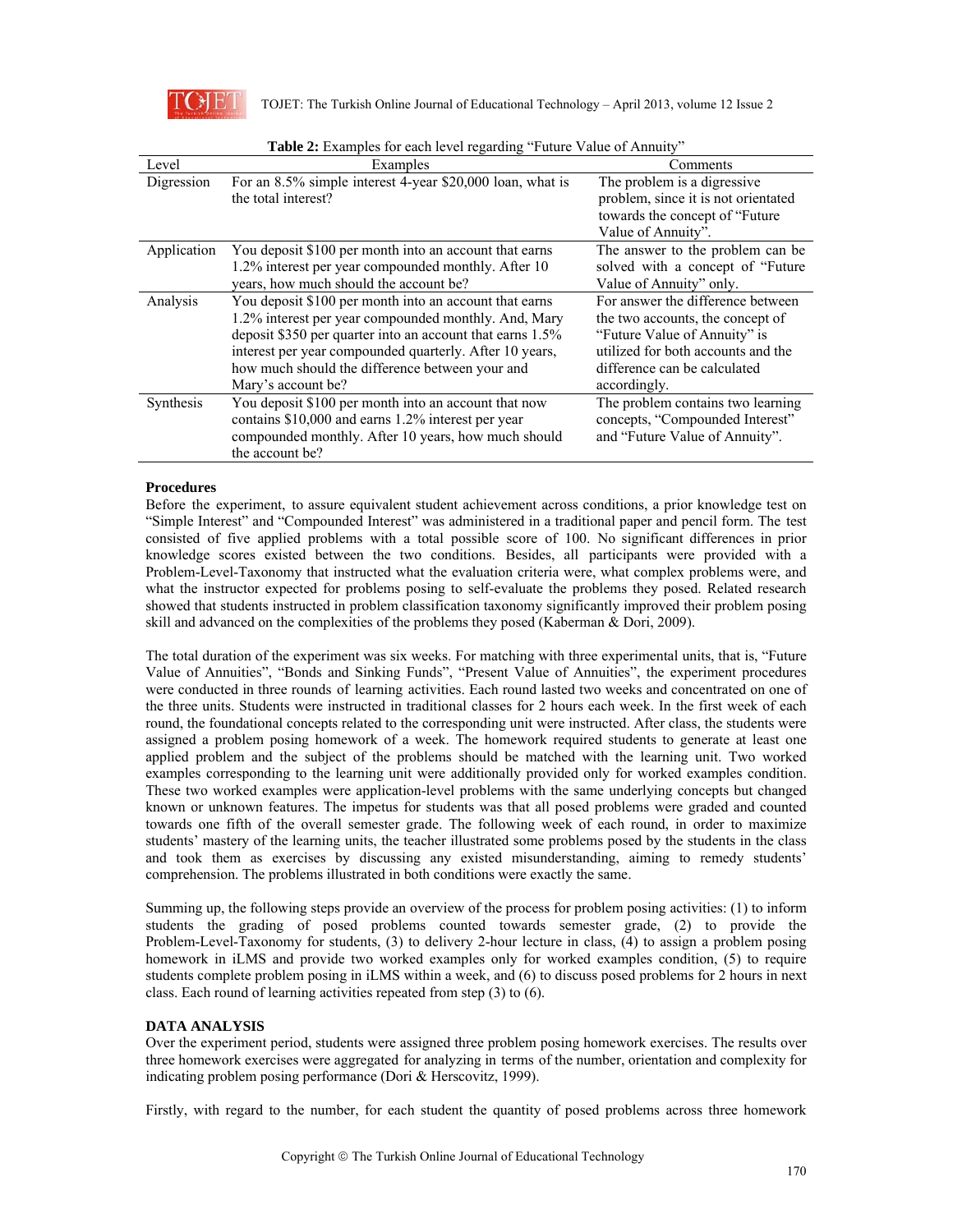

exercises was counted in Total Problems (future called TP). Next, with regard to the orientation, the content of each problem was analyzed for determining whether the problem digressed, i.e., judging whether the problem that did not orientated towards the learning unit. Digressive Problems (DP) was used to indicate the number of non-orientated problems that fell into the digression level. Conversely, a non-digression problem was implemented only if the problem oriented towards the learning unit, that is, the answer to it contained the learning concepts for solving it.

Thirdly, with regard to the complexity, the content of each non-digression problem was further analyzed for determining what level into which the problem fell in the Problem-Level-Taxonomy. Complex Problems (CP) was used for representing the quantity of complex problems including analysis- and synthesis-level problems. Besides the quantity, it is also valuable to understand the obtained scores associated with the quantity of complex problems. Therefore, for scoring students' problems, one, two, three points were given respectively for application-, analysis- and synthesis-level problems. No credit was given for digression-level problems. The Average Complexity (AC) was defined as the ratio of the obtained points to the quantity of complex problems.

After the experiment two experts were invited to grade the problems over three homework exercises according to the Problem-Level-Taxonomy, i.e., to categorize problems as digression-, application-, analysis- or synthesis-level problems. The two independent raters fully agreed on the problems categorized as digression level. The inter-rater reliability between the two raters on was 0.938 (Spearman's Rho). The problems on which disagreement occurred were re-categorized and an agreement was reached. This indicated that the two experts graded very consistently. This also implied that the Problem-Level-Taxonomy was appropriate for problem posing evaluation matching with the objectives of the lesson.

#### **RESULTS**

The number of problem posed by students for worked examples condition (below called WE) and control condition was 405, and 370 respectively. Figure 1 presented the percent distribution with respect to problem levels in two conditions, sorting by cognitive level. The distribution of the percentage of digression-, application-, analysis-, and synthesis-level problems in WE was 4, 78, 15, and 3 compared with 14, 76, 7, and 3 in the control condition, respectively. With the exception of digression-level problems, the percentage points for the WE were almost above the control condition. Both conditions posed mainly application-level problems. Even though both condition performed equal percentage of synthesis-level problems, the WE outperformed the control condition for posing over two times of analysis-level problems, suggesting worked examples effects for WE.



**Figure 1:** Distribution of problem levels in two conditions.

Table 3 presented a comparison of problem posing performance in terms of the number, orientation and complexity of problems between two conditions. The mean scores for the WE were higher than that for the control condition regarding to TP, CP, and AC. However, DP was a negative item that is reversely related to problem posing skills, the mean score for the WE was below that for the control. The greater DP one received the more digressive problems one posed, and the poorer problem posing skills one had.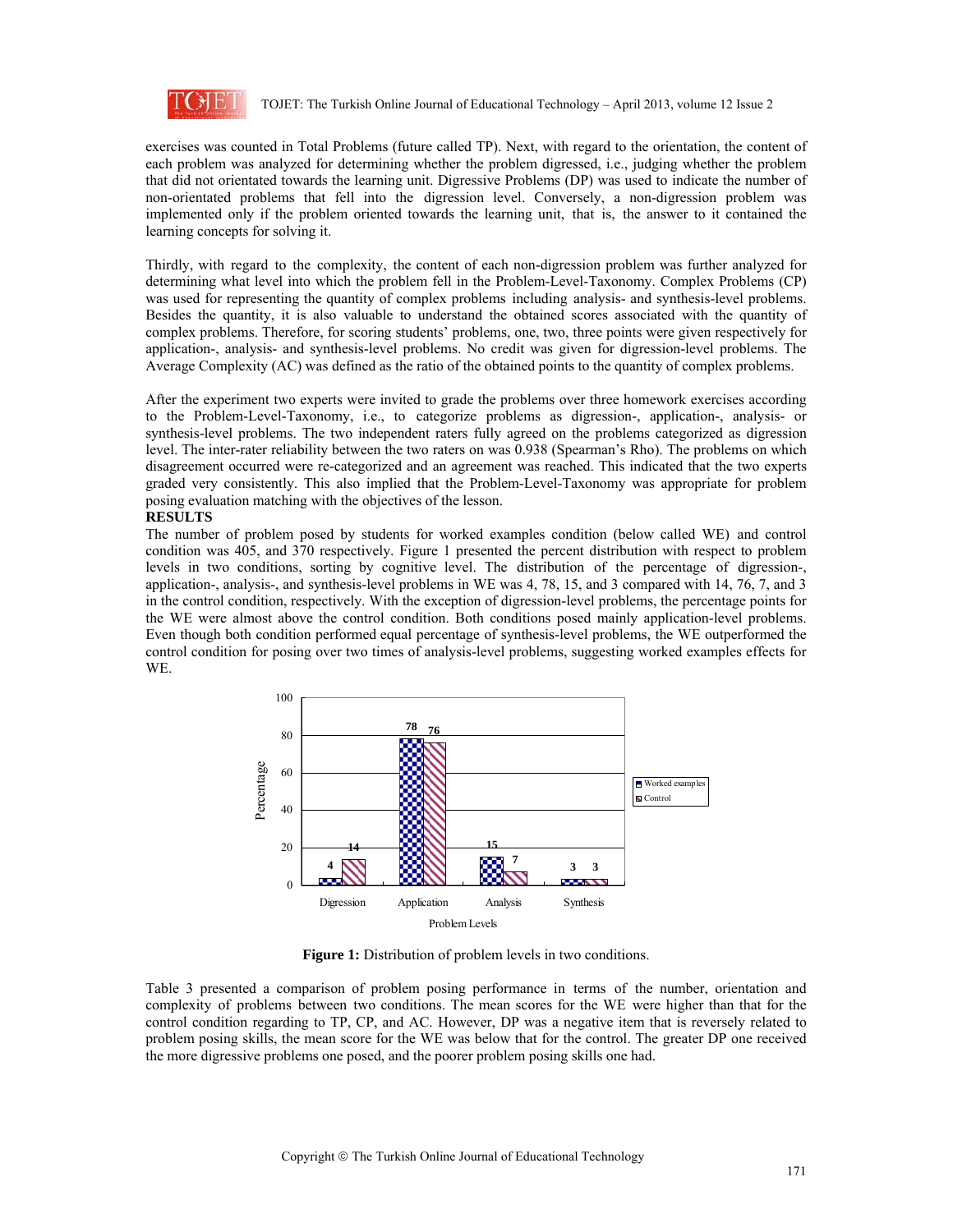

|                              |             |    | WE<br>$(n=54)$ |           | Control<br>$(n=53)$ |           | t-value | p-value    |  |  |  |
|------------------------------|-------------|----|----------------|-----------|---------------------|-----------|---------|------------|--|--|--|
| Aspect                       | Measure     |    | М              | <b>SD</b> | М                   | <b>SD</b> |         |            |  |  |  |
| Stimulation                  | Quantity    | TP | 7.50           | 3.61      | 6.98                | 4.12      | 0.69    | .25        |  |  |  |
| <b>Skills</b><br>Development | Orientation | DP | 0.26           | 0.52      | 0.98                | 1.10      | $-4.35$ | $.00***$   |  |  |  |
|                              | Complexity  | CP | 1 37           | 1.32      | 0.72                | 0.99      | 2.90    | $.00^{**}$ |  |  |  |
|                              |             | AC | 1.24           | 0.27      | 1.19                | 0.34      | 0.83    | .41        |  |  |  |

**Table 3:** A comparison of each measure by two conditions

*Notes*: WE = worked example condition, Control = control condition.

\*\*  $p < 0.01$ , one-tailed testing.

The study aimed at examining the effects of worked examples on problem posing activity stimulation and problem posing skills development. The results of data analysis focused on two aspects: activity stimulation and skills development. As to activity stimulation, the two conditions were compared with regard to the quantity of problems. On the other hand, the quantity of digressive problems and the complexity of problems were considered for skills development.

# **Problem posing activity stimulation**

For examining the worked examples effect on problem posing activity stimulation, the difference in the quantity of problems, TP, posed by the two conditions was tested. The independent sample t-test showed that the WE condition did not significantly outperform the control condition in TP, as shown in Table 3. The worked examples effect on problem posing activity stimulation was not confirmed, yet the direction of the results was as expected.

# **Problem posing skills development**

Regarding worked examples effect on problem posing skills development, the differences in sub-skills (orientation and complexity) for the two conditions were examined respectively.

# *Problem orientation*

With regard to problem orientation, the quantity of problems classified as digression level, DP, was examined. The independent sample t-test revealed that there was a significant difference between the WE condition and the control condition. However, the result also showed a significant trend in the contrary direction, as mentioned before. DP is a negative item. As expected, the mean of DP for the WE condition  $(M = 0.26)$  was significantly below the control condition ( $M = 0.98$ ;  $p = 0.00$ ). In other words, the students in the WE condition supported by worked examples posed more orientated problems compared to those in the control condition, suggesting that worked examples had a positive effect on problem orientation.

# *Problem complexity*

The complexity of the problems was examined by utilizing AC and CP respectively. The independent sample t-test showed that the WE condition did not produce significantly more AC ( $\dot{M} = 1.24$ ) than the control condition (M = 1.19, p = 0.41). However, more CP (M = 1.37) were posed by the WE condition compared to the control condition ( $M = 0.72$ ,  $p = 0.00$ ), suggesting that the WE condition supported by worked examples exhibited a positive effect on posing more complex problems but not on average complexity of problems.

# **DISCUSSION**

The results indicated that worked examples had an inconclusive effect, particularly in 'stimulation' case in which the hypothesis of stimulating more problem posing activities was not confirmed. The results suggested that worked examples did not elicit more problem posing activities. Additionally, with respect to the problem posing skills development, the following discussion focused on the effects of worked examples on (1) orientated problems posing, and (2) complex problems posing.

#### **Effects of worked examples on orientated problems posing**

The worked examples effect was detected on orientated problem posing. The control condition produced significantly more digressive problems than the worked examples condition. This can be attributed to the fact that worked examples provided students with the problem states and worked-out solution steps (Atkinson et al.,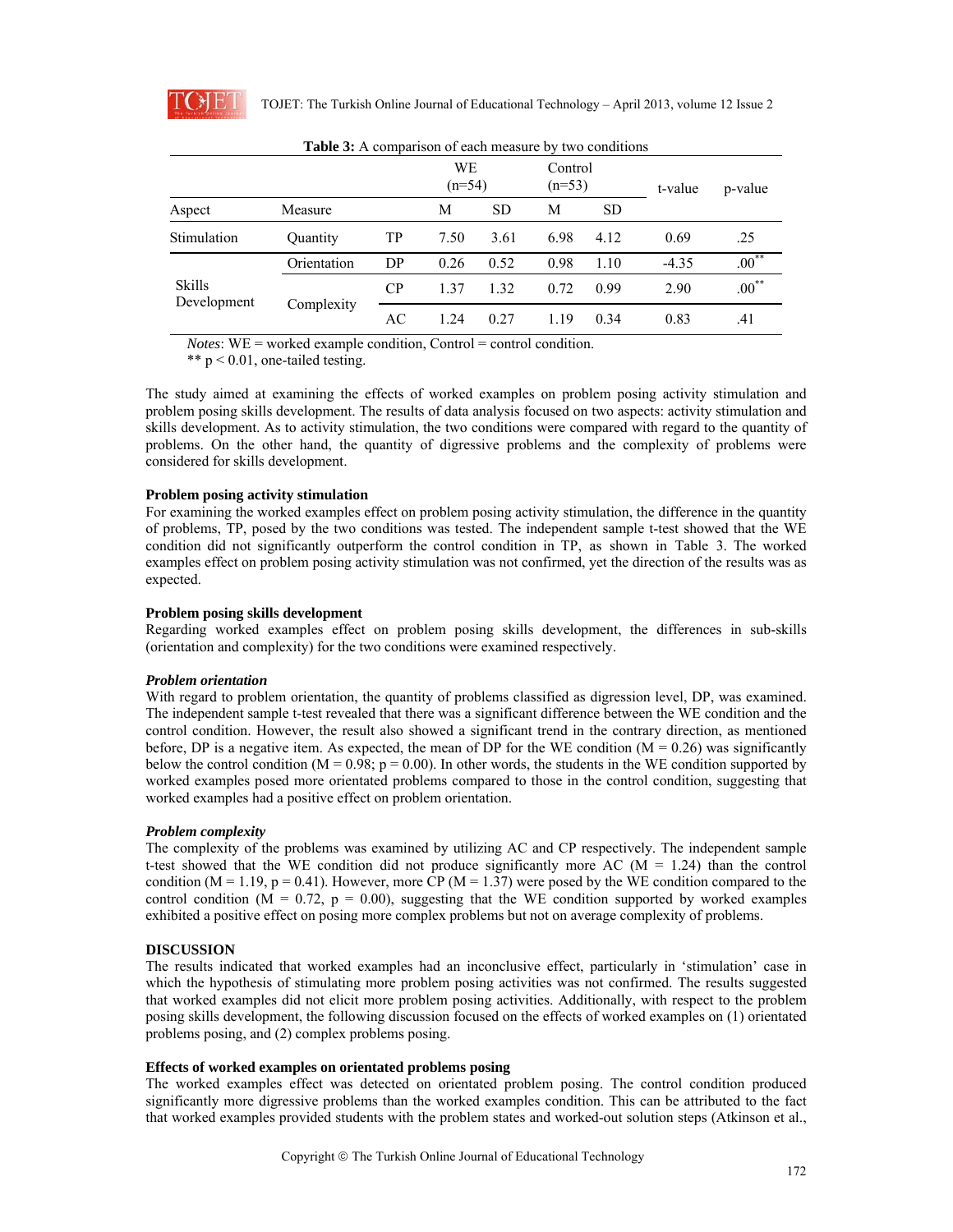

2000; Crippen & Earl, 2007; Renkl, 2002; van Gog & Rummel, 2010; Ward & sweller, 1990). The problems states clearly describing the tasks in particular situations for reaching particular goals orientating towards the particular learning unit can be viewed as models for worked examples condition to observe and imitate. Therefore, observation learning could take place in the worked examples condition, leading to producing fewer digressive problems.

#### **Effects of worked examples on complex problems posing**

The effects of worked examples on complex problems posing were discussed regarding the quantity of complex problems and average complexity respectively. Worked examples effects were partially detected on complex problem posing. The quantity of complex problems posed by the worked examples condition was almost twice the quantity posed by their counter peers. However, there was not a differentiating effect on the average complexity between two conditions.

A possible explanation for the lack of a significant difference in the average complexity might be that students posed mainly application-level problems that were not categorized as complex problems whatever condition they were in. The average complexity was a measure of an average score relative to the quantity of orientated problems. Even though the worked examples condition produced significantly more complex problems compared with their counter peers, they still posed relatively more application-level problems. Therefore, the points given for complex problems did not significantly contribute to the average complexity, resulting that the average complexity of problems for the worked examples condition were not noticeably higher than that for the control condition.

Although worked examples produced a significant positive effect on the quantity of complex problems, the percentage of synthesis-level problems across conditions were identical. In other words, the result showed that the significant effect on the quantity of complex problems was resulting from the quantity of analysis-level problems. The effect found in this study suggested that worked examples may promote complex problem posing for only specific type problems and not for others. Previous research indicated that the effectiveness of problem posing depends on the amount and type of training and practice that students received (Dori & Herscovitz, 1999; 2005). We believed that the superior outcomes of the quantity of analysis-level problems were most likely due to the worked examples that students received mainly referring to a learning concept. Furthermore, the finding was similar to those of Butler and Winne (1995) who claimed that students with more explicit teacher modeling of cognitive and metacognitive skills were more likely to develop cognitive and metacognitive skills.

# **CONCLUSION**

Problem posing is an active learning strategy in which students generate problems and present the answers to those problems. Research has shown that students have difficulties with problem posing due to a lack of experience or support. For guiding the students into problem posing activities, the Problem-Level-Taxonomy developed in the study was exposed to them before the experiment for demonstrating what the instructor expected. Moreover, for fostering students with mastery of related learning concepts, the notion of developing Problem-Level-Taxonomy was based on the number of learning concepts required to answer the problem. Regarding the issue of how to instruct problem posing, worked examples were used as expert model problems for supporting problem posing in this study to stimulate problem posing activities and develop problem posing skills. A quasi experiment was conducted to examine the effects of worked examples provided in an experimental condition compared to a control condition in terms of problem posing activity stimulation and skills development.

Based on the inconclusive results, several important findings were obtained. First, worked examples did not have a significant impact on stimulating students' motivation for posing more problems. Secondly, integrating worked examples into problem posing partially exerts a significant effect on skills development. Considering the results of orientation problems posing, students in the worked examples condition may produce fewer digressive problems. Thirdly, considering the results of complex problems posing, students in the worked examples condition may work best only for analysis-level problems. Combining with the results of orientation problem posing, this study manifested that studying worked examples improves problem posing skills development regarding posing orientated and analytical problems to which the answer is an analytical or comparative evaluation by referring to a learning concept or a formula for reaching a particular goal.

Although the web-based learning management system, iLMS, used in this study is a general system for learning management rather than a customized system for problem posing, it appeared to be an alternative suggestion for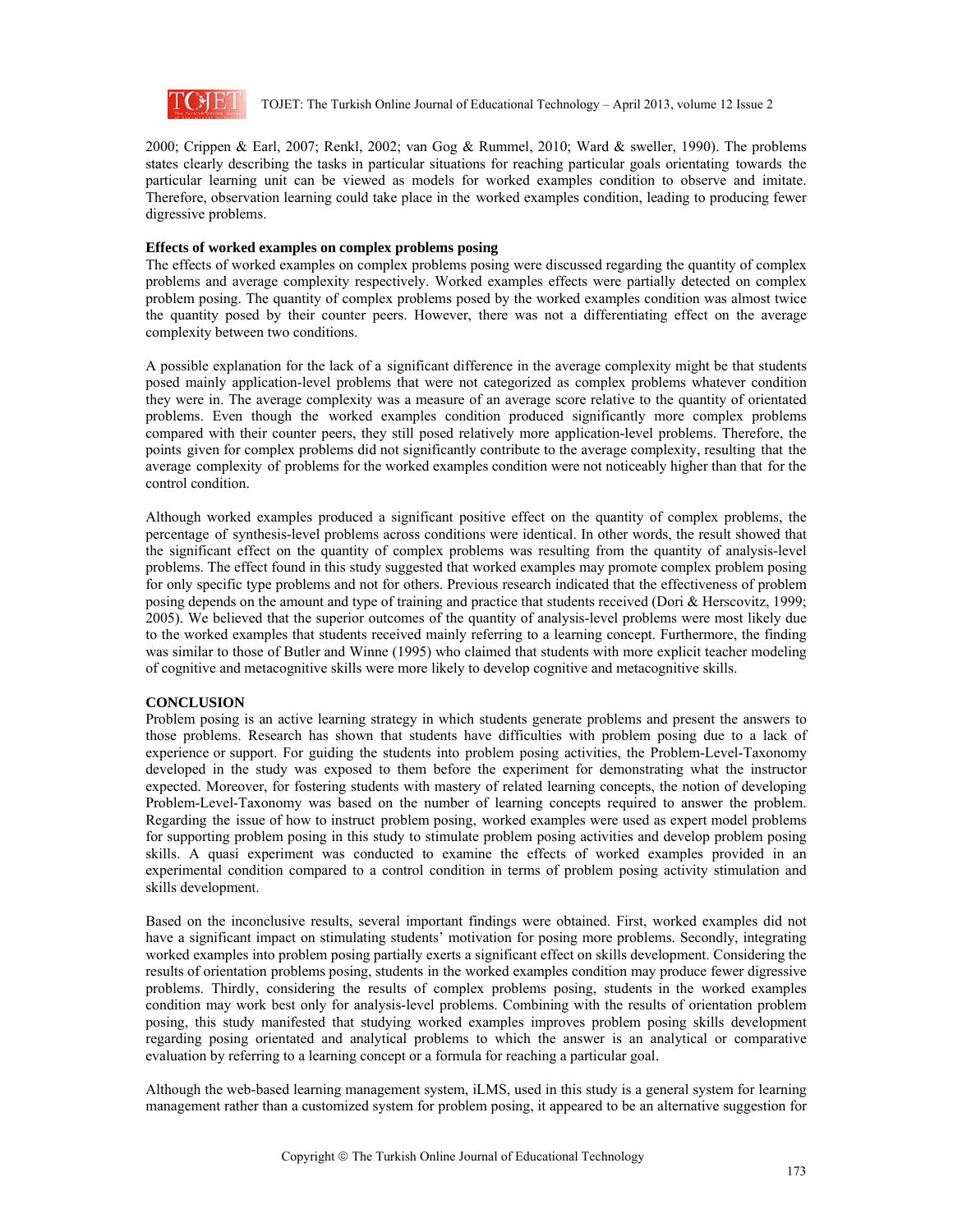

supporting innovative instructional activity, especially when the specialized systems were inadequate. For example, for integrating worked examples into problem posing in the context of mathematics, the developed systems specialized for problem posing were deficient for integrating worked examples into them and were deficient for editing graphical representation and devising mathematical equations or symbols. For addressing usability issues, the integration of instructional design with human-computer interface, particularly in creating multimedia learning environment, is an important consideration to promote learning interest and willingness of the students for success of web-based instruction (Dalacosta, Kamariotaki-Paparrigopoulou, Palyvos, & Spyrellis, 2009; Kuzu, Akbulut, & Şahin, 2007; Lan, Hung, & Hsu, 2011; Özdilek & Özkan, 2009).

# **IMPLICATIONS FOR PEDAGOGIES AND FUTURE RESEARCH**

The results from this study might imply several pedagogies for problem posing activities. The study suggested that teachers try as much as possible to encourage students to conduct problem posing, such as relating the problem posing performance to the final semester grade. For novice students with none experience in problem posing, the support of worked examples may benefit students in posing orientated and complex problems. In addition to worked examples, providing students with an adequate problem classification taxonomy matching the objective of a lesson is also needed.

Although the findings are encouraging and useful, there are some questions that remain in this study. First, this study focused mainly on examining problem posing performance. It is not clear whether the problem posing performance also directly fosters positive learning achievements. Moreover, prior-knowledge (Yeh, Chen, Hung, & Hwang, 2010) or leaning styles (Özgen & Bindak, 2012) are important learner characteristic that should be considered when choosing the most appropriate instructional formats for students. Third, only providing worked examples did not contribute to posing synthesis-level problems that synthesize prior knowledge and the newly acquired learning concepts. The meaningful relationship of learning concepts may be beneficial for students in synthesizing the relationships of learning concepts. A concept map expressing the hierarchal structure to knowledge (Gaines & Shaw, 1995; Gordon, 2000) may be promising. These issues should be addressed in future studies. Finally, Moreno (2006) indicated that students are often under the illusion of understanding when studying worked examples. Bearing in mind that problem posing is recognized as both a cognitive and a metacognitive function, it is therefore may be considered as an important strategy in the comprehension of worked examples. Thus, further research should also address whether problem posing enhances learning performance when studying worked examples. The topic regarding whether problem posing and worked examples are mutually beneficial deserves to be studied.

#### **REFERENCES**

- Aldridge, M. (1989). Student questioning: A case for freshmen academic empowerment. *Research and Teaching in Developmental Education,* 5(2)*,* 17–24.
- Atkinson, R. K., Derry, S. J., Renkl, A., & Wortham, D. (2000). Learning from examples: Instructional principles from the worked examples research. *Review of Educational Research*, 70, 181–214.
- Bandura, A. (1986). Social foundations of thought and action: A social cognitive theory. Englewood Cliffs: Prentice Hall.
- Barak, M., & Rafaeli, S. (2004). On-line question-posing and peer-assessment as means for web-based knowledge sharing in learning. *International Journal of Human-Computer Studies, 61*, 84–103.
- Barden, M. B. (1995). Effective questioning and the ever-elusive higher-order questions. *The American Biology Teacher, 57*, 423–426.
- Barlow, A. T., & Cates, J. M. (2006). The impact of problem posing on elementary teachers' beliefs about mathematics and mathematics teaching. *School Science and Mathematics, 106*(2), 64–73.
- Bloom, B.S. (Ed.) (1984). Taxonomy of educational objectives: Handbook 1: Cognitive domain. New York: Longman Inc.
- Braaksma, M. A. H., Rijlaarsdam, G., & Van den Bergh, H. (2002). Observational learning and the effects of model-observer similarity. *Journal of Education & Psychology*, 94, 405–415.
- Butler, D. L., & Winne, P. H. (1995). Feedback and self-regulated learning: A theoretical synthesis. *Review of Educational Research, 65*, 245–282.
- Chang, K. E., Wu, L. J., Weng, S. E., & Sung, Y. T. (2012). Embedding game-based problem-solving phase into problem-posing system for mathematics learning. *Computers & Education, 58* (2), 775–786.
- Crespo, S. (2003). Learning to pose mathematical problems: Exploring changes in pre-service teachers' practices. *Educational Studies in Mathematics, 52*(3), 243–270.
- Crippen, K. J., & Earl, B. L. (2007). The impact of web-based worked examples and self-explanation on performance, problem solving, and self-efficacy. *Computers & Education, 49*, 809–821.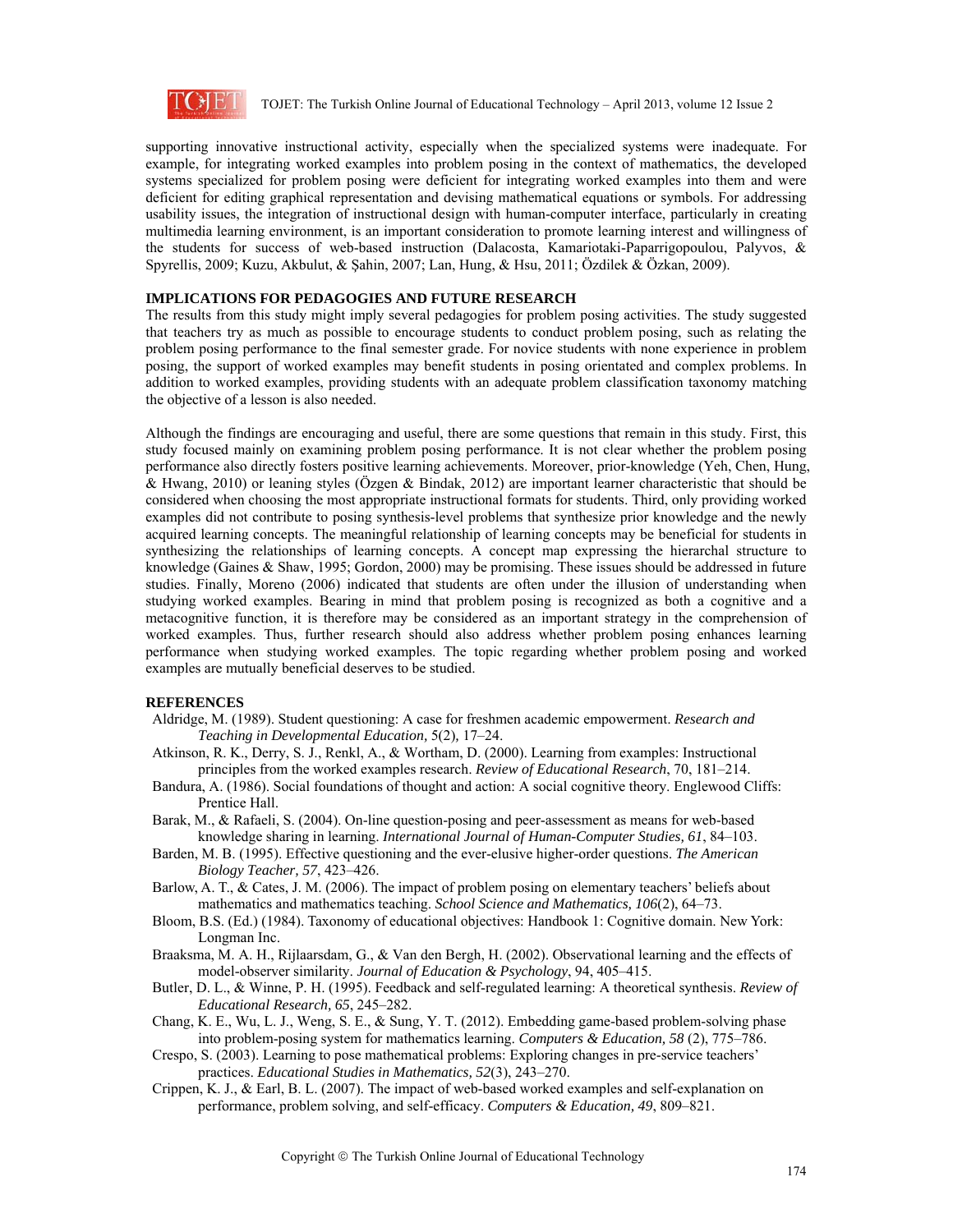

- Dalacosta, K., Kamariotaki-Paparrigopoulou, M., Palyvos, J. A., & Spyrellis, N. (2009). Multimedia application with animated cartoons for teaching science in elementary education. *Computers & Education, 52*, 741–748.
- Denny, P., Hamer, J., Luxton-Reilly, A. & Purchase, H. (2008). PeerWise: Students sharing their multiple choice questions. *Proceedings of the Fourth International Workshop on Computing Education Research (ICER 2008)*, Sydney, Australia, 51–58.
- Dillon, J.T. (1988). The remedial status of student questioning. *Journal of Curriculum Studies*, 20, 197–210.
- Dillon, J.T. (1990). The practice of questioning. Routledge, London.
- Dori, Y. J., & Herscovitz, O. (1999). Question posing capability as an alternative evaluation method: Analysis of an environment case study. *Journal of Research in Science Teaching, 36*, 411–430.
- Dori, Y. J., & Herscovitz, O. (2005). Case-based long-term professional development of science teachers. *International Journal of Science Education*, *27*(12)*,* 1413–1446.
- Flavell, J. H. (1976). *Metacognitive aspects of problem solving*. In L. B. Resnick (Ed.), The nature of intelligence (pp. 231–235). Hillsdale, NJ: Erlbaum.
- Gaines, B. R., & Shaw M. L. G. (1995). Concept maps as hypermedia components. *International Journal of Human–Computer Studies, 43*(3), 323–361
- Gordon, J. L. (2000). Creating knowledge maps by exploiting dependent relationships. *Knowledge Based System, 13*, 71–79.
- Hartman, H. J. (1994). From reciprocal teaching to reciprocal education. *Journal of Developmental Education, 18*(1), 2–8.
- Hazeyama, A. & Hirai, Y. (2009). Concerto II: A collaborative learning support system based on question posing. In Hijon Neira, R. (Ed), *Advanced learning*. InTechOpen. http://www.intechopen.com/source/pdfs/8590/InTech-Concerto ii a collaborative learning support system based on question posing.pdf
- Heady, J. E. (1993). Teaching embryology without lectures and without traditional laboratories-An adventure in innovation. *Journal of College Science Teaching, 23*(2), 87–91.
- Hofstein, A., Navon, O., Kipnis, M., & Mamlok-Naaman, R. (2005). Developing students' ability to ask more and better questions resulting from inquiry-type chemistry laboratories. *Journal of Research in Science Teaching, 42*(7), 791–806.
- Kaberman, Z. & Dori, Y. J. (2009). Metacognition in chemical education: Question posing in the case-based computerized learning environment. *Instruction Science, 37*, 403–436.
- Kalyuga, S. (2007). Expertise reversal effect and its implications for learner-tailored instruction. *Educational Psychology Review, 19*, 509–539.
- Kalyuga, S., Chandler, P., Tuovinen, J., & Sweller, J. (2001). When problem solving is superior to studying worked examples. *Journal of Education & Psychology, 93*, 579–588.
- King, A., & Rosenshine, B. (1993). Effects of guided cooperative questioning on children's knowledge construction. *Journal of Experimental Education, 6*(12), 127–148.
- Kuzu, A., Akbulut, Y., & Şahin, M. C. (2007). Application of multimedia design principles to visuals used in course-books: An evaluation tool. *The Turkish Online Journal of Educational Technology–TOJET, 6*(2), 8–14
- Lan, Y. F., & Lin, P. C. (2011). Evaluation and improvement of student's question-posing ability in a web-based learning environment. *Australasian Journal of Educational Technology, 27*(4), 581–599.
- Lan, Y. F., Hung, C. L., & HSU, H. J. (2011). Effects of guided writing strategies on students' writing attitudes based on media richness theory. *The Turkish Online Journal of Educational Technology–TOJET, 10*(4), 148–164.
- Lavy, I., & Shriki, A. (2010). Engaging in problem posing activities in a dynamic geometry setting and the development of prospective teachers' mathematical knowledge. *The Journal of Mathematical knowledge, 29*, 11–24.
- Marbach-Ad, G., & Sokolove, P. G. (2000). Can undergraduate biology students learn to ask higher level questions? *Journal of Research in Science Teaching, 37*(8), 854–870.
- Moreno, R. (2006). When worked examples don't work: Is cognitive load theory at an impasse? *Learning and Instruction, 16*, 170–188.
- Orr, H.A. (1999). An evolutionary dead end? *Scie*nce, 285, 343–344.
- Özdilek, Z., & Özkan, M. (2009). The effect of applying elements of instructional design on teaching material for the subject of classification of matter. *The Turkish Online Journal of Educational Technology–TOJET, 8*(1), 84–96.
- Özgen, K., & Bindak, R. (2012). Examining students opinions on computer use based on the learning styles in mathematics education. *The Turkish Online Journal of Educational Technology–TOJET, 11* (1). 79–93.